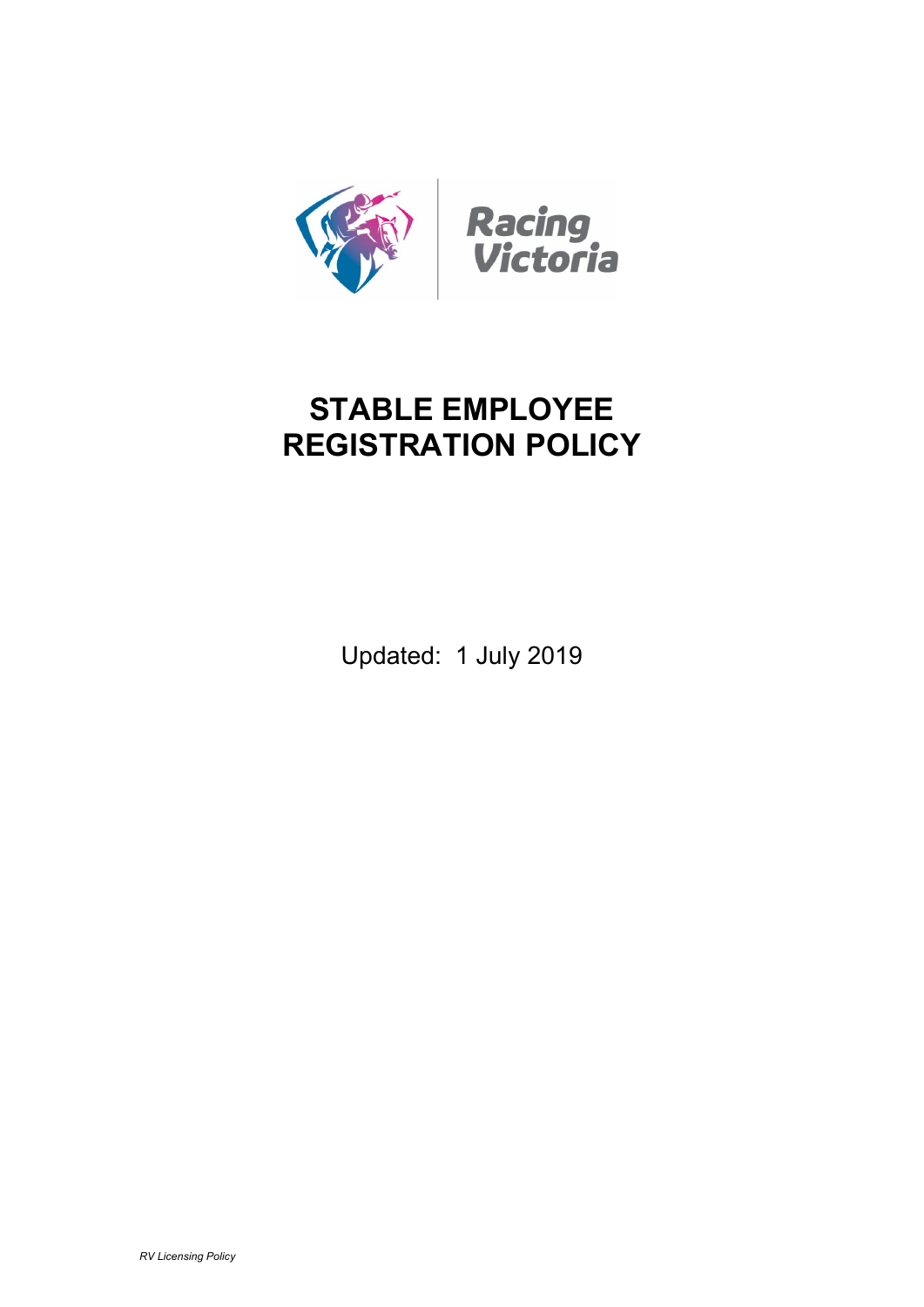## **CONTENTS**

| <b>GENERAL REQUIREMENTS FOR GRANT OF STABLE EMPLOYEE.2</b> |
|------------------------------------------------------------|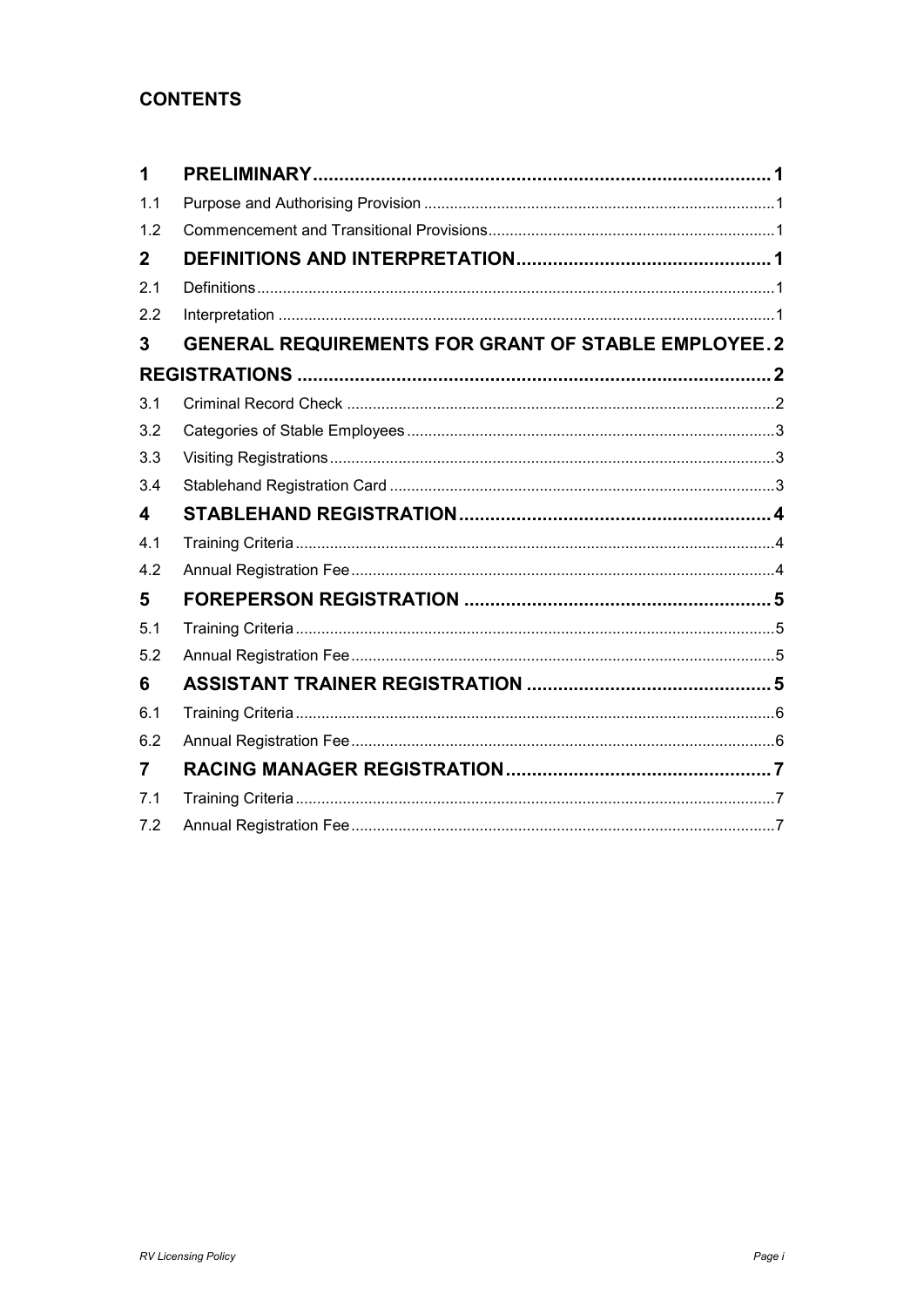## <span id="page-2-0"></span>**1 PRELIMINARY**

### <span id="page-2-1"></span>**1.1 Purpose and Authorising Provision**

This Racing Victoria Stable Employee Registration Policy is made pursuant to LR 45B(3A) and it sets out the requirements that a person must satisfy to be registered as a Stable Employee, and the conditions upon which a person may hold a registration.

An updated copy of the Rules of Racing can be located at the Racing Victoria Website –www.racingvictoria.com.au

### <span id="page-2-2"></span>**1.2 Commencement and Transitional Provisions**

This policy comes into operation and effect on and from 1July 2019.

Unless otherwise provided for, all permits, registrations, authorisations and any other rights or privileges granted under or pursuant to LR 45B prior to 1 July 2019 are deemed to continue in full force and effect until their expiration.

## <span id="page-2-3"></span>**2 DEFINITIONS AND INTERPRETATION**

### <span id="page-2-4"></span>**2.1 Definitions**

In this Policy:

**"Applicant"** means the Trainer who applies for the registration of a person to be employed in connection with the training, management or care of racehorses as a Stable Employee pursuant to this Policy.

**"Carnival Days"** means in relation to race meetings conducted by the:

- (a) Victoria Racing Club:
	- (i) Victoria Derby Day;
	- Melbourne Cup Day; Oaks Day; and
	- (iii) Stakes Day;
- (b) Melbourne Racing Club: Caulfield Cup Day; and
- (c) Moonee Valley Racing Club: Cox Plate Day.

**"Criminal Record Check"** means a National Police Certificate or recognised equivalent.

**"New Applicant"** means an applicant who was not registered at the end of the prior racing season and therefore was not offered a registration renewal for the current racing season.

**"Person"** means a person whom a Trainer seeks to employ as a Stable Employee.

**"Trainer"** means the holder of a licence to train issued by Racing Victoria pursuant to the Rules of Racing.

## <span id="page-2-5"></span>**2.2 Interpretation**

Unless the context requires to the contrary words and expressions used in this Policy have the meaning given to them in the Rules of Racing.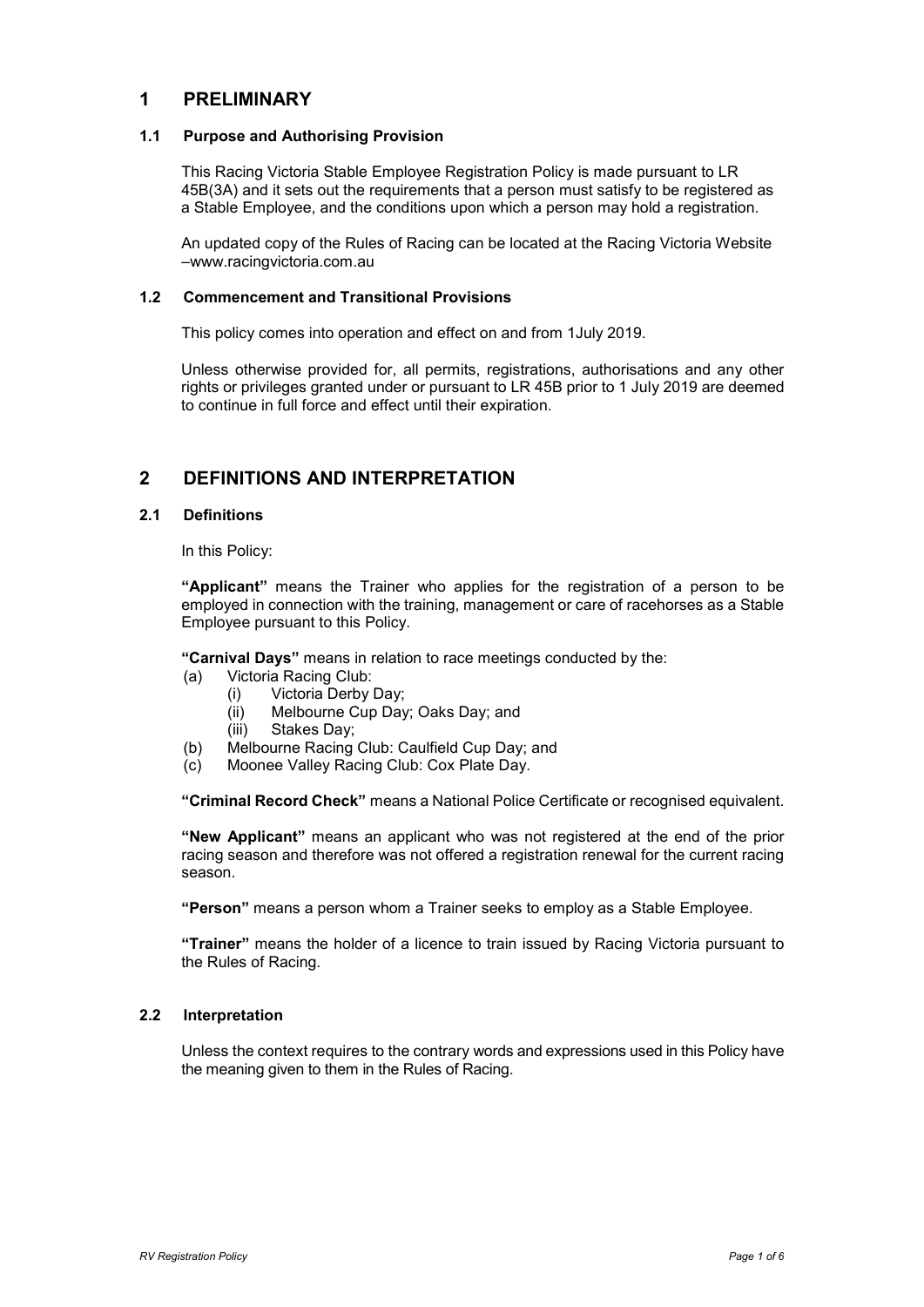## <span id="page-3-1"></span><span id="page-3-0"></span>**3 GENERAL REQUIREMENTS FOR GRANT OF STABLE EMPLOYEE REGISTRATIONS**

(Or Visiting equivalent)

In addition to any specific requirements set out in this Policy or in the Rules of Racing, it is a requirement for the registration of any Stable Employee that the Person satisfies the following:

- (a) *Age***:** is at least 14 years of age ; and
- (b) *Suitability:* has satisfied Racing Victoria that he or she is suitable to hold a licence or registration in line with the 'Suitability Policy', taking into account any fact(s) or matter(s) that it considers appropriate;

It is noted that, in accordance with LR 45B(4A), the Directors of Racing Victoria may relieve an applicant for a registration of a Stable Employee from any of the requirements set out in this Policy. Should a person wish to seek relief from any requirement, the person must apply in writing to Racing Victoria and outline the relief sought, and reasons for the request for relief.

Further, in accordance with LR 45B(5), the Directors of Racing Victoria may:

- (a) refuse to register a person as a Stable Employee; or
- (b) register a person as a Stable Employee subject to terms and conditions as the Directors see fit.

All registrations of Stable Employees expire on 31 July next after issue, unless cancelled, suspended or revoked.

## <span id="page-3-2"></span>**3.1 Criminal Record Check**

 New Applicants aged 18 years or over\* are required to provide a National Police Check (NPC) dated within six (6) months of submission of their application.

Following receipt of the NPC, the application will be reviewed by the Compliance and Regulation Unit and where necessary, the Licensing Panel and Racing Victoria Board.

\*Applicants aged under 18 will not be required to provide a NPC upon submitting an Application, however upon turning 18 will then have 3 months to provide the NPC.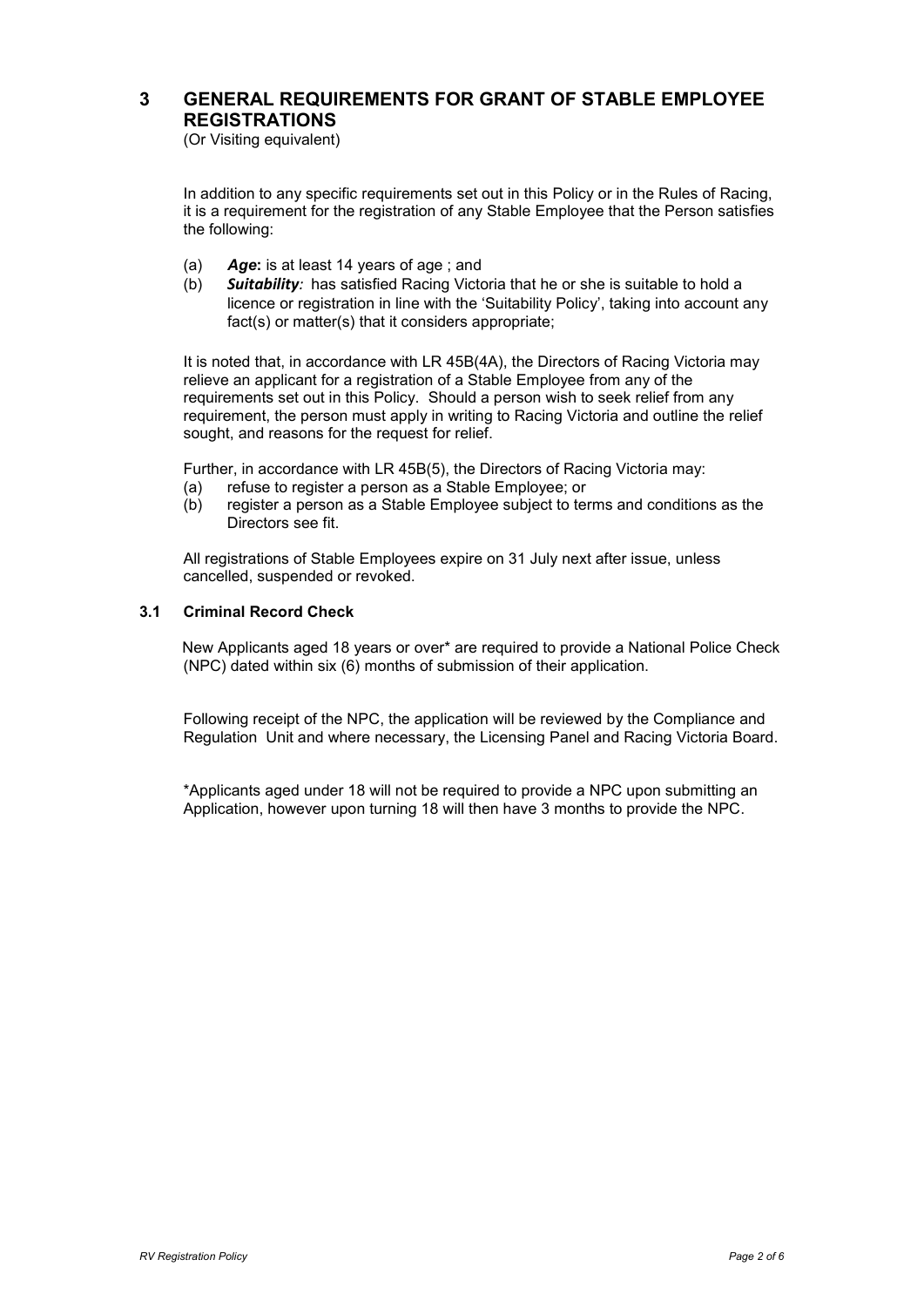## <span id="page-4-0"></span>**3.2 Categories of Stable Employees**

In accordance with LR 45B(2A), Racing Victoria may register Stable Employees in the following categories:

- Stablehand;
- Foreperson:
- Assistant Trainer;
- Racing Manager;
- Visiting Stablehand;
- Visiting Foreperson;
- Visiting Assistant Trainer;
- Visiting Racing Manager;
- Visiting International Stablehand;
- Visiting International Foreperson:
- Visiting International Assistant Trainer;
- Visiting International Racing Manager; or
- Any other category as Racing Victoria allows from time to time.

### <span id="page-4-1"></span>**3.3 Visiting Registrations**

In addition to satisfying the "General Requirements for Grant of Stable Employee Registrations" as outlined in part 3 of this Policy or in the Rules, it is a requirement for the grant of any visiting registration that:

- (a) the relevant person holds a current and active Stable Employee registration issued by his or her home-based Racing Authority;
- (b) the registration issued by the person's home-based Racing Authority must be identical to the employment level permitted by the registration category for which has been applied for within the application to Racing Victoria; and
- (c) if the person's home-based registration expires, is cancelled, revoked or becomes inactive for any reason, any registration issued by Racing Victoria will cease immediately and as a consequence, he or she will not be registered in any capacity within Victoria.

### <span id="page-4-2"></span>**3.4 Stable Employee Registration Card**

Racing Victoria shall provide all persons registered as a Stable Employee with a Raceday Service Pass. The Raceday Service Pass provides access to racehorse areas on race day where the Stablehand is engaged by the Applicant to provide raceday duties to the Applicant.

Racing Managers also receive an additional 'Guest Pass' which provides Members' Enclosure access (excluding 'Carnival Days') to support their role on raceday.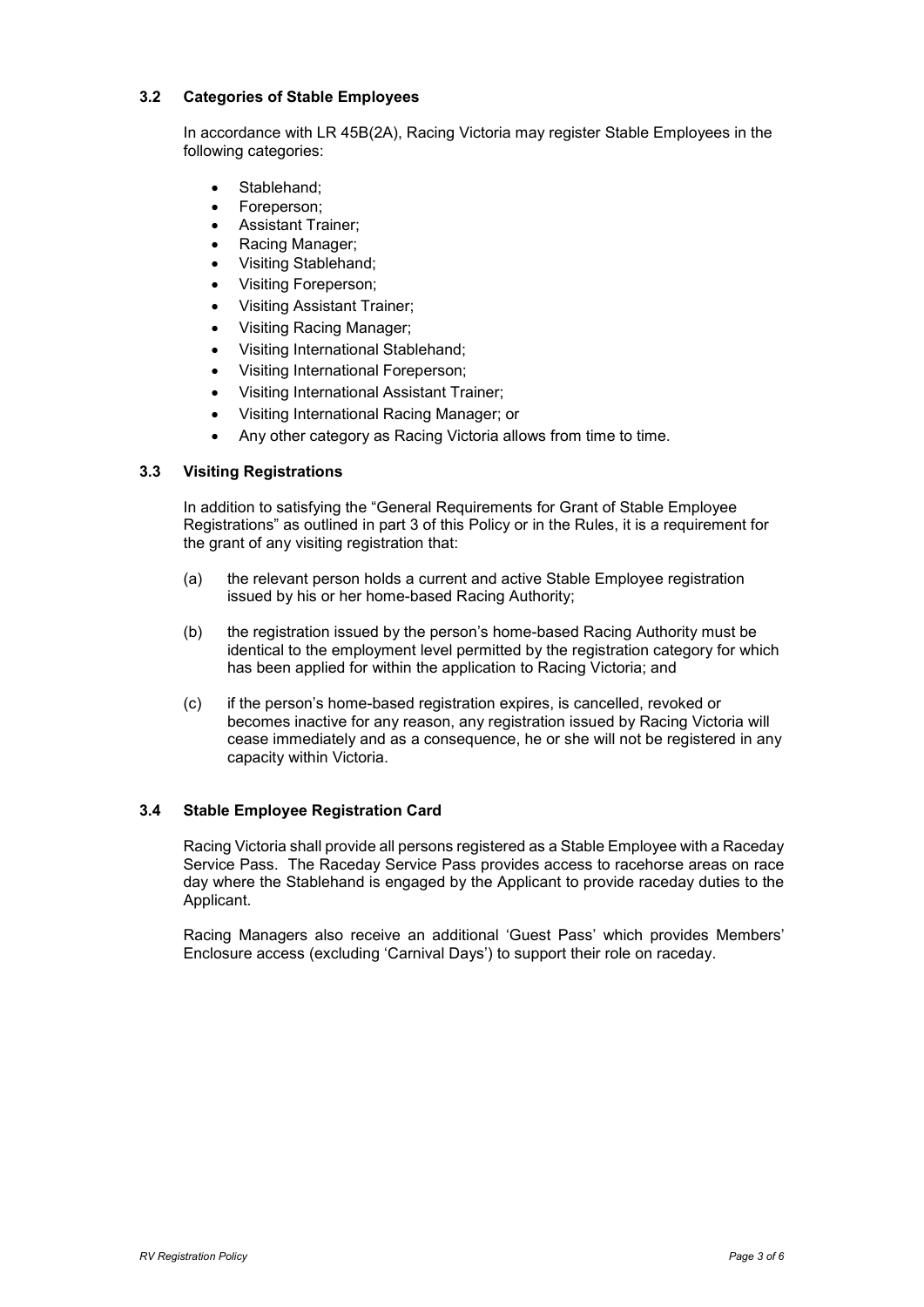## <span id="page-5-0"></span>**4 STABLEHAND REGISTRATION**

(Or Visiting equivalent)

## **Background to Stablehand Registration**

A stablehand is a person who is employed by a licensed trainer in a Thoroughbred racing stable and whose prime function is to care for horses and to meet their individual needs of feeding, grooming, exercising and transporting.

A stablehands' role may also include administrative assistance to the trainer.

## **Requirements for registration of person as a stablehand**

An Applicant seeking to register a person as a Stablehand must:

- (a) complete the Stable Employee Registration Application Form, together with payment of the annual registration fee; and
- (b) for all applications for the 2018/2019 racing season, and subsequent racing seasons, ensure that the Person satisfies the Training Criteria requirements outlined at 4.1 below; and
- (c) Ensure the applicant provides to Racing Victoria a National Police Check dated within six (6) months of submission the Stable Employee Registration Application Form.

In its discretion, Racing Victoria may impose any conditions on a Registration at any time.

## <span id="page-5-1"></span>**4.1 Training Criteria**

*[From racing season 2018/2019]* An Applicant must ensure that the Person satisfies the following criteria:

- (a) *Training Units:* the Person must have undertaken and successfully completed, the following required training units set out in the National Racing Industry Training Package (or recognised equivalent units):
	- Unit BSBWHS201 Contribute to Health and Safety of Self and Others; and
	- Unit RGRPSH201 Handle Racehorses in Stables and at Trackwork.

### <span id="page-5-2"></span>**4.2 Annual Registration Fee**

An Applicant must pay an annual registration fee .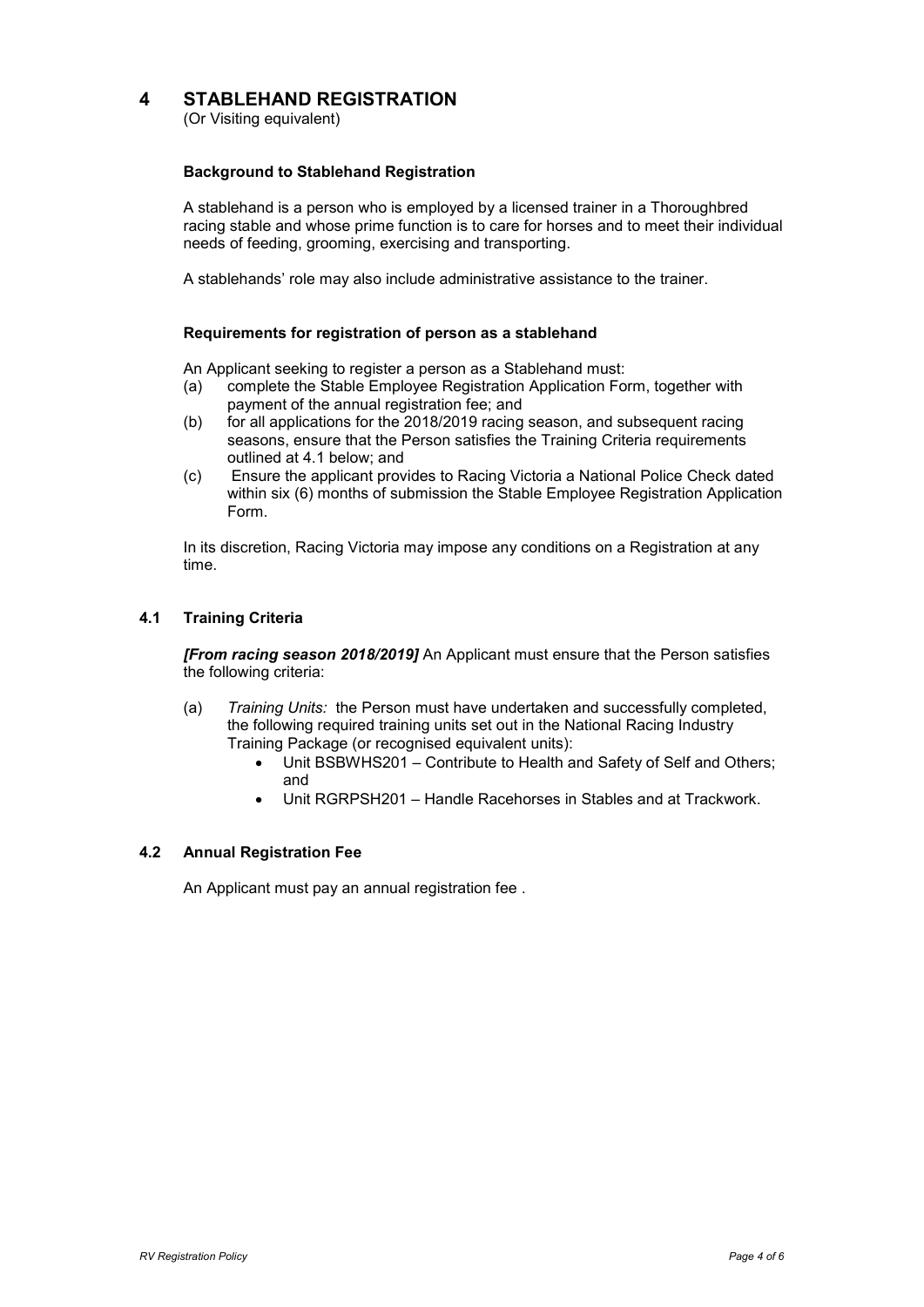## <span id="page-6-0"></span>**5 FOREPERSON REGISTRATION**

(Or Visiting equivalent)

## **Background to Foreperson Registration**

A foreperson is a person who is employed by a licensed trainer in a Thoroughbred racing stable and whose prime function is to care for horses and to meet their individual needs of feeding, grooming, exercising and transporting and, is appointed to be in charge of or direct the work of not less than three (3) stablehands.

A forepersons' role may also include administrative assistance to the trainer.

## **Requirements for registration of person as a foreperson**

An Applicant seeking to register a person as a foreperson must:

- (a) complete the Stable Employee Registration Application Form, together with payment of the annual registration fee; and
- (b) for all applications for the 2018/2019 racing season, and subsequent racing seasons, ensure that the Person satisfies the Training Criteria requirements outlined at 5.1 below; and
- (c) Ensure the applicant provides to Racing Victoria a National Police Check dated within six (6) months of submission the Stable Employee Registration Application Form.

In its discretion, Racing Victoria may impose any conditions on a Registration at any time.

## <span id="page-6-1"></span>**5.1 Training Criteria**

*[From racing season 2018/2019]* An Applicant must ensure that the Person satisfies the following criteria:

- (a) *Training Units:* the Person must have undertaken and successfully completed, the following required training units set out in the National Racing Industry Training Package (or recognised equivalent units):
	- Unit BSBWHS201 Contribute to Health and Safety of Self and Others;
	- Unit RGRPSH201 Handle Racehorses in Stables and at Trackwork;
	- Unit RGRCMN203 Comply with racing industry ethics and integrity

## <span id="page-6-2"></span>**5.2 Annual Registration Fee**

An Applicant must pay an annual registration fee

## <span id="page-6-3"></span>**6 ASSISTANT TRAINER REGISTRATION**

(Or Visiting equivalent)

### **Background to Assistant Trainer Registration**

An Assistant Trainer is a senior employee of the Trainer with significant responsibility for the daily operations of the stable.

An Assistant Trainer is permitted under the Rules of Racing to act for the Trainer on racedays and when operating in the stable environment may direct and coordinate one or more Stablehands.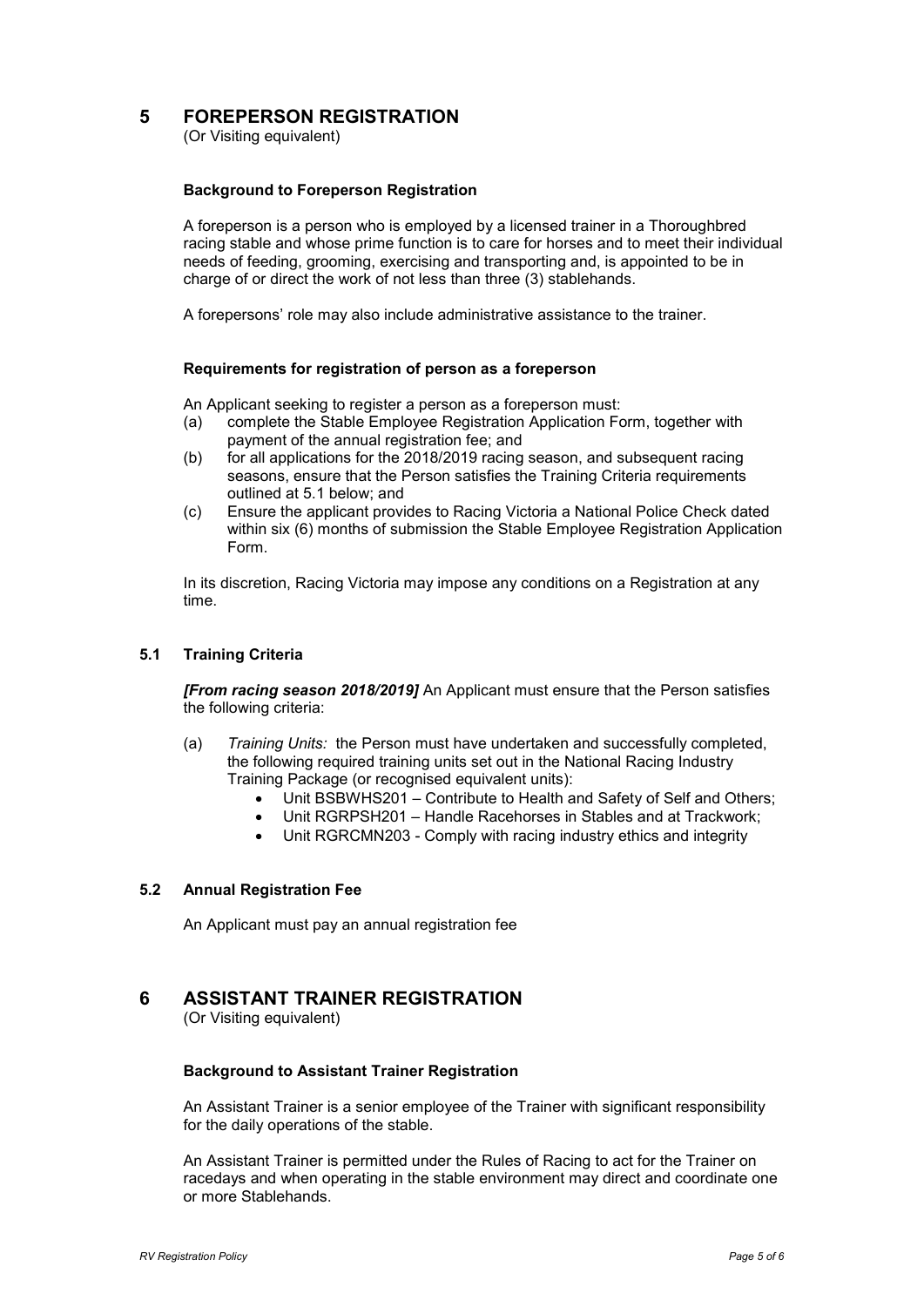## **Requirements for the registration of a person as an Assistant Trainer**

An Applicant seeking to register a person as an Assistant Trainer must:

- (a) complete the Stable Employee Application Form, together with payment of the annual registration fee; and
- (b) for all applications for the 2018/2019 racing season and subsequent racing seasons, ensure that the Person satisfies the Training Criteria requirements outlined at 5.1 below;and
- (c) Ensure the applicant provides to Racing Victoria a National Police Check dated within six (6) months of submitting the Stable Employee Registration Application Form.

In its discretion, Racing Victoria may impose any conditions on a Registration at any time.

## <span id="page-7-0"></span>**6.1 Training Criteria**

*[From 2018/2019]* An Applicant must ensure that the person satisfies the following criteria:

- (a) *Training Units:* The person must have undertaken and successfully completed, the following required training units set out in the National Racing Industry Training Package (or recognised equivalent units):
- (b) Unit
	- Unit BSBWHS201 Contribute to Health and Safety of Self and Others;
	- Unit RGRPSH201 Handle Racehorses in Stables and at Trackwork;
	- Unit RGRCMN203 Comply with racing industry ethics and integrity
	- Unit RGRPSH408 Manage horse health and welfare; and
	- Unit RGRPSH409 Determine nutritional requirements for racing horses.

## <span id="page-7-1"></span>**6.2 Annual Registration Fee**

An Applicant must pay an annual registration fee.